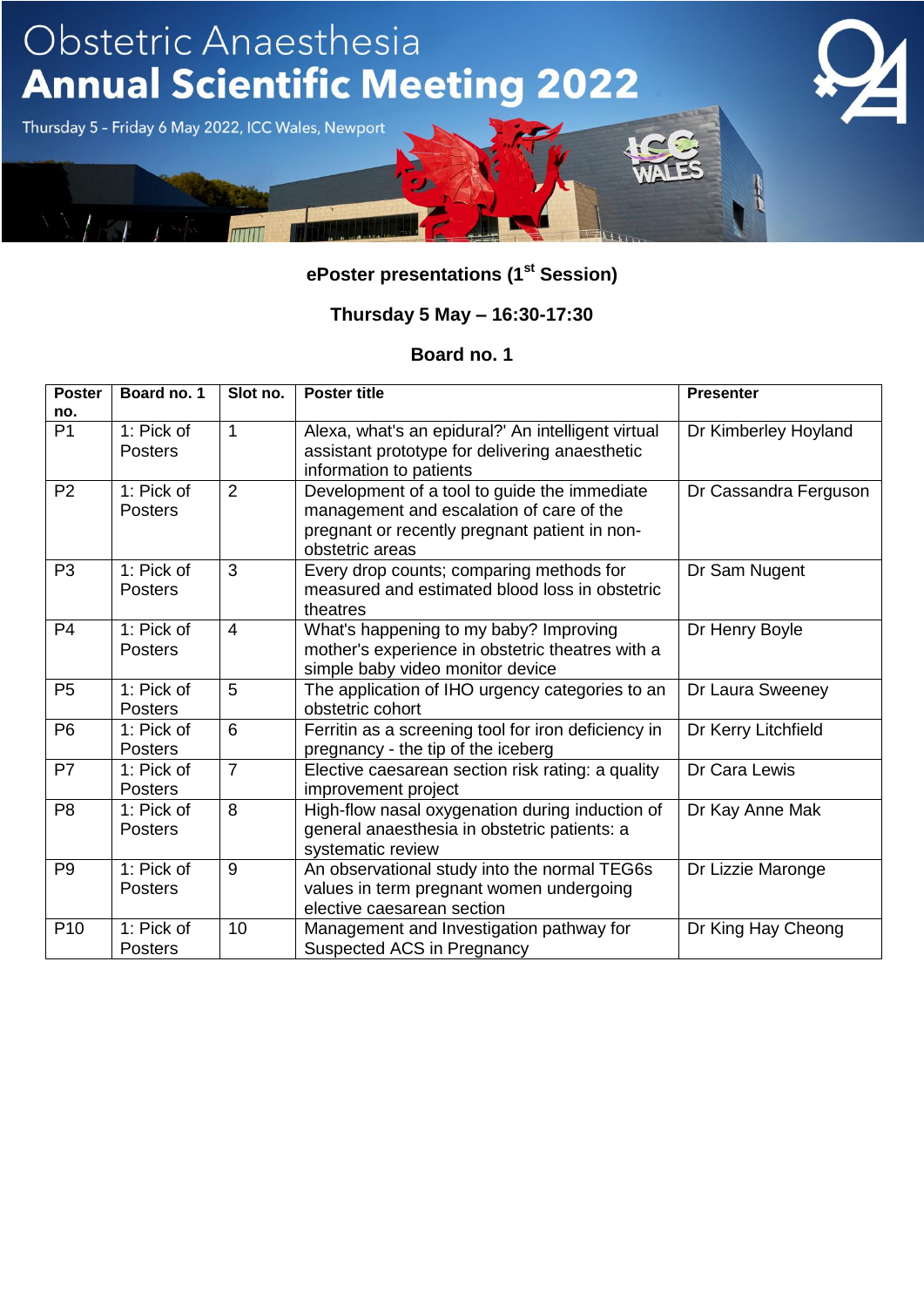

### **Thursday 5 May – 16:30-17:30**

| <b>Poster</b>   | Board no. 2 | Slot no.       | <b>Poster title</b>                              | <b>Presenter</b>       |
|-----------------|-------------|----------------|--------------------------------------------------|------------------------|
| no.             |             |                |                                                  |                        |
| P11             | 2: Covid-19 | $\overline{1}$ | Improving COVID-19 vaccine uptake in             | Dr Hannah Dudhill      |
|                 |             |                | pregnant women: a local quality improvement      |                        |
|                 |             |                | project                                          |                        |
| P <sub>12</sub> | 2: Covid-19 | 2              | A digital future in antenatal education-         | Dr Cairn MacFarlane    |
|                 |             |                | unintentional benefits from a pandemic           |                        |
| P <sub>13</sub> | 2: Covid-19 | 3              | Following the data - what have we learned from   | Dr Neil Brown          |
|                 |             |                | obstetric cases of the delta variant in Glasgow? |                        |
| P <sub>14</sub> | 2: Covid-19 | $\overline{4}$ | Vaccine uptake in the obstetric population - too | Dr Neil Brown          |
|                 |             |                | little too late?                                 |                        |
| P <sub>15</sub> | 2: Covid-19 | 5              | Comparing the Delta and Omicron waves - are      | Dr Neil Brown          |
|                 |             |                | calmer waters ahead?                             |                        |
| P <sub>16</sub> | 2: Covid-19 | 6              | Breaking down the barriers to Covid-19           | Dr Olivia Babaua       |
|                 |             |                | vaccination in the obstetric population          |                        |
| P <sub>17</sub> | 2: Covid-19 | $\overline{7}$ | Post-dural puncture headache: data from a UK     | Dr Catherine           |
|                 |             |                | tertiary centre 2018-2021 and the effect of the  | McGlennan              |
|                 |             |                | SARS-CoV-2 pandemic                              |                        |
| P <sub>18</sub> | 2: Covid-19 | 8              | Evaluating the impact of intrathecal morphine    | Dr Kaushik Makam       |
|                 |             |                | during the COVID pandemic on category 4          |                        |
|                 |             |                | caesarean delivery with respect to enhanced      |                        |
|                 |             |                | recovery outcomes                                |                        |
| P <sub>19</sub> | 2: Covid-19 | 9              | Project on regional to general anaesthesia       | Dr Mithila Govindaraju |
|                 |             |                | conversion rate in obstetric anaesthesia and the |                        |
|                 |             |                | implication of COVID pandemic, a three year      |                        |
|                 |             |                | data analysis                                    |                        |
| P <sub>20</sub> | 2: Covid-19 | 10             | "Out of severe COVID in peripartum women"        | Dr Lisa Bouras         |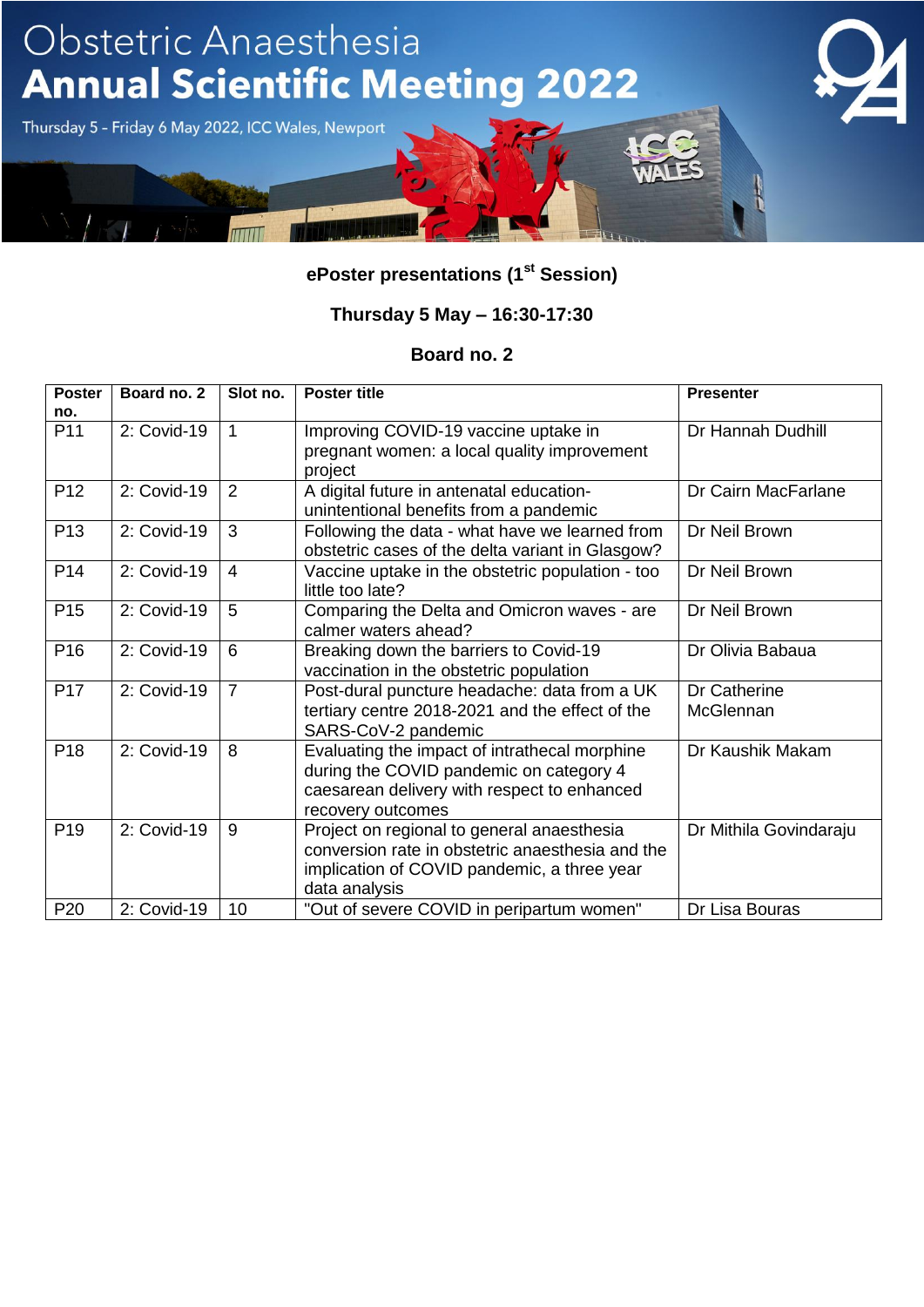

### **Thursday 5 May – 16:30-17:30**

| <b>Poster</b>   | Board no. 3              | Slot no.       | <b>Poster title</b>                                                                                                                                         | <b>Presenter</b>        |
|-----------------|--------------------------|----------------|-------------------------------------------------------------------------------------------------------------------------------------------------------------|-------------------------|
| no.             |                          |                |                                                                                                                                                             |                         |
| P21             | 3: Labour<br>Analgesia 1 | $\mathbf{1}$   | A multidisciplinary safety checklist to facilitate<br>continuous fetal heart monitoring during labour<br>epidural analgesia insertion                       | Dr Aneeta Sinha         |
| P22             | 3: Labour<br>Analgesia 1 | 2              | Comparison of ultra-low, low and high<br>concentration local anaesthetic for labour<br>epidural analgesia: A systematic review and<br>network meta-analysis | Dr Lucy Halliday        |
| P <sub>23</sub> | 3: Labour<br>Analgesia 1 | 3              | Neonatal Outcome and Epidural Hyperthermia<br>(NOEH): an interim analysis of secondary<br>outcomes                                                          | Dr Aoife Kelly          |
| P <sub>24</sub> | 3: Labour<br>Analgesia 1 | $\overline{4}$ | Escalating dose protocol for remifentanil patient-<br>controlled analgesia in labour: an audit of<br>outcomes and patient satisfaction                      | Dr Rupert Malbon-Harris |
| P <sub>25</sub> | 3: Labour<br>Analgesia 1 | 5              | Improving epidural consent: an evaluation of<br>current practice                                                                                            | Dr Lucie Litvack        |
| P <sub>26</sub> | 3: Labour<br>Analgesia 1 | 6              | Development of a neurological assessment<br>pathway for obstetric neuraxial analgesia                                                                       | Dr Aine McCarthy        |
| P27             | 3: Labour<br>Analgesia 1 | $\overline{7}$ | Haemodynamic stability of remifentanil patient-<br>controlled analgesia during labour in parturients<br>with cardiac disease                                | Dr Claire Knapp         |
| P <sub>28</sub> | 3: Labour<br>Analgesia 1 | 8              | Midwifery confidence in intrapartum epidural<br>neurological monitoring: a survey and<br>interventions                                                      | Dr Chris Whitfield      |
| P <sub>29</sub> | 3: Labour<br>Analgesia 1 | 9              | Evaluation of labour analgesia in the morbidly<br>obese parturient at a tertiary obstetric centre                                                           | Dr Victoria Courtice    |
| P30             | 3: Labour<br>Analgesia 1 | 10             | Obtaining informed consent for a labour<br>epidural; should we discuss remifentanil patient<br>controlled analgesia?                                        | Dr Kathryn Harper       |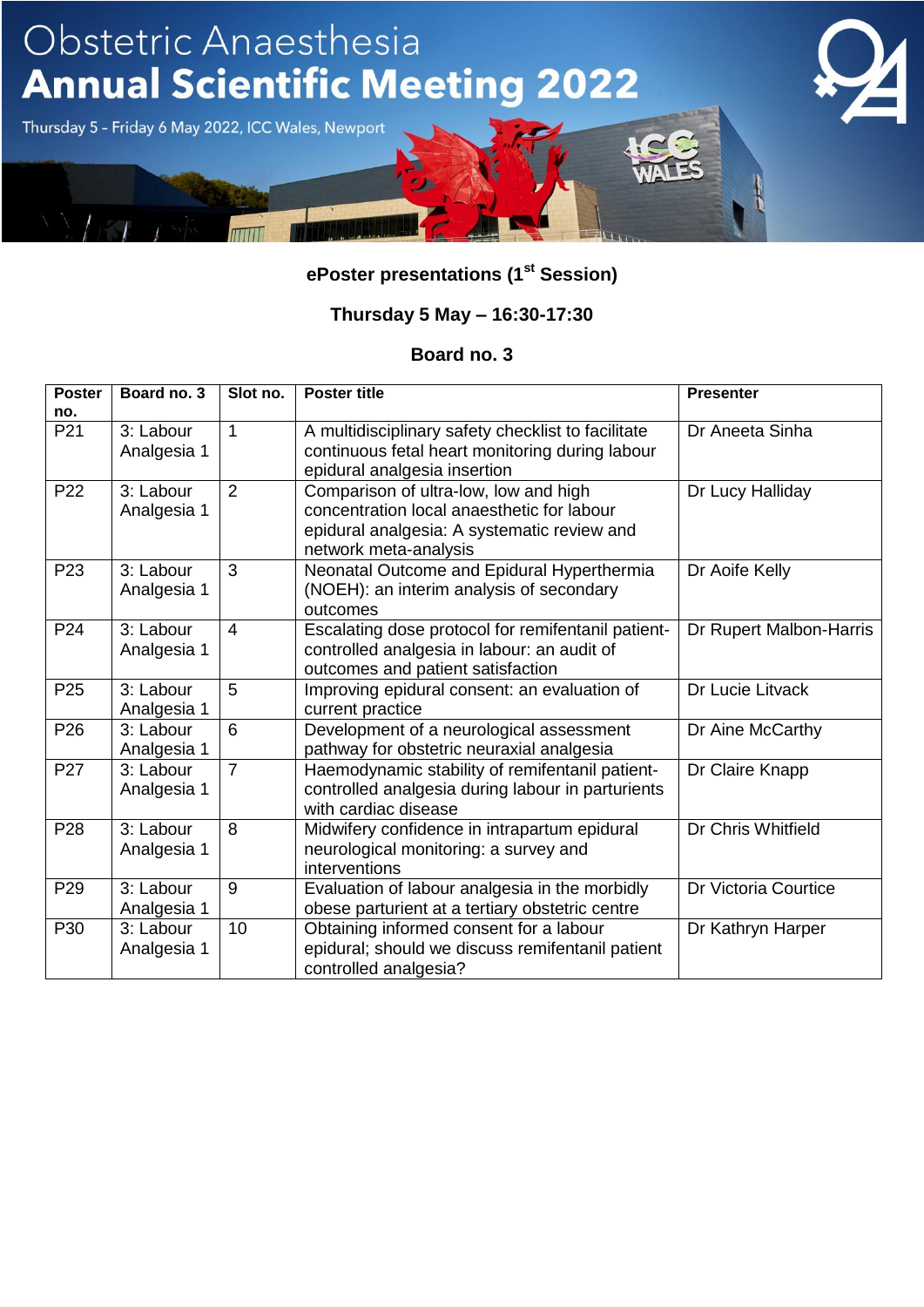

### **Thursday 5 May – 16:30-17:30**

| <b>Poster</b> | Board no. 4 | Slot no.       | <b>Poster title</b>                              | <b>Presenter</b>      |
|---------------|-------------|----------------|--------------------------------------------------|-----------------------|
| no.           |             |                |                                                  |                       |
| P31           | 4:CS        | 1              | Evaluating the impact of an induction checklist  | Dr Heather Sheppard   |
|               | equipment & |                | on videolaryngoscopy use as a first line         |                       |
|               | management  |                | intubation device                                |                       |
| P32           | 4:CS        | 2              | Evaluating the role of local ODP teaching        | Dr Heather Sheppard   |
|               | equipment & |                | sessions in improving the provision of general   |                       |
|               | management  |                | anaesthesia in obstetrics                        |                       |
| P33           | 4:CS        | 3              | Experience of managing abnormally invasive       | Dr Sarah Dolling      |
|               | equipment & |                | placenta over an eight year period in a UK       |                       |
|               | management  |                | centre                                           |                       |
| P34           | 4: CS       | $\overline{4}$ | A comparison of physical characteristics of      | Dr Sarah Ciechanowicz |
|               | equipment & |                | videolaryngoscopes                               |                       |
|               | management  |                |                                                  |                       |
| P35           | 4:CS        | 5              | Reaudit of maternal temperature at elective      | Dr Matthew Cole       |
|               | equipment & |                | caesarean section                                |                       |
|               | management  |                |                                                  |                       |
| P36           | 4:CS        | 6              | Retrospective cross sectional analysis of        | Dr Kay Anne Mak       |
|               | equipment & |                | laryngoscope influence on intubation speed       |                       |
|               | management  |                | and attempts in general anaesthesia for          |                       |
|               |             |                | caesarean section                                |                       |
| P37           | 4:CS        | $\overline{7}$ | Ten years experience of videolaryngoscopy on     | Dr Sarah Watson       |
|               | equipment & |                | the labour ward                                  |                       |
|               | management  |                |                                                  |                       |
| P38           | 4:CS        | 8              | Creation of a hybrid difficult airway and        | Dr Phill Molloy       |
|               | equipment & |                | intubation trolley                               |                       |
|               | management  |                |                                                  |                       |
| P39           | 4:CS        | 9              | Simulating high-fidelity emergency front-of-neck | Dr Mai O'Sullivan     |
|               | equipment & |                | access: training in an obstetric setting         |                       |
|               | management  |                |                                                  |                       |
| P40           | 4:CS        | 10             | "What did you say?": noise reduction project in  | Dr Emily Kidd         |
|               | equipment & |                | a Scottish obstetric theatre                     |                       |
|               | management  |                |                                                  |                       |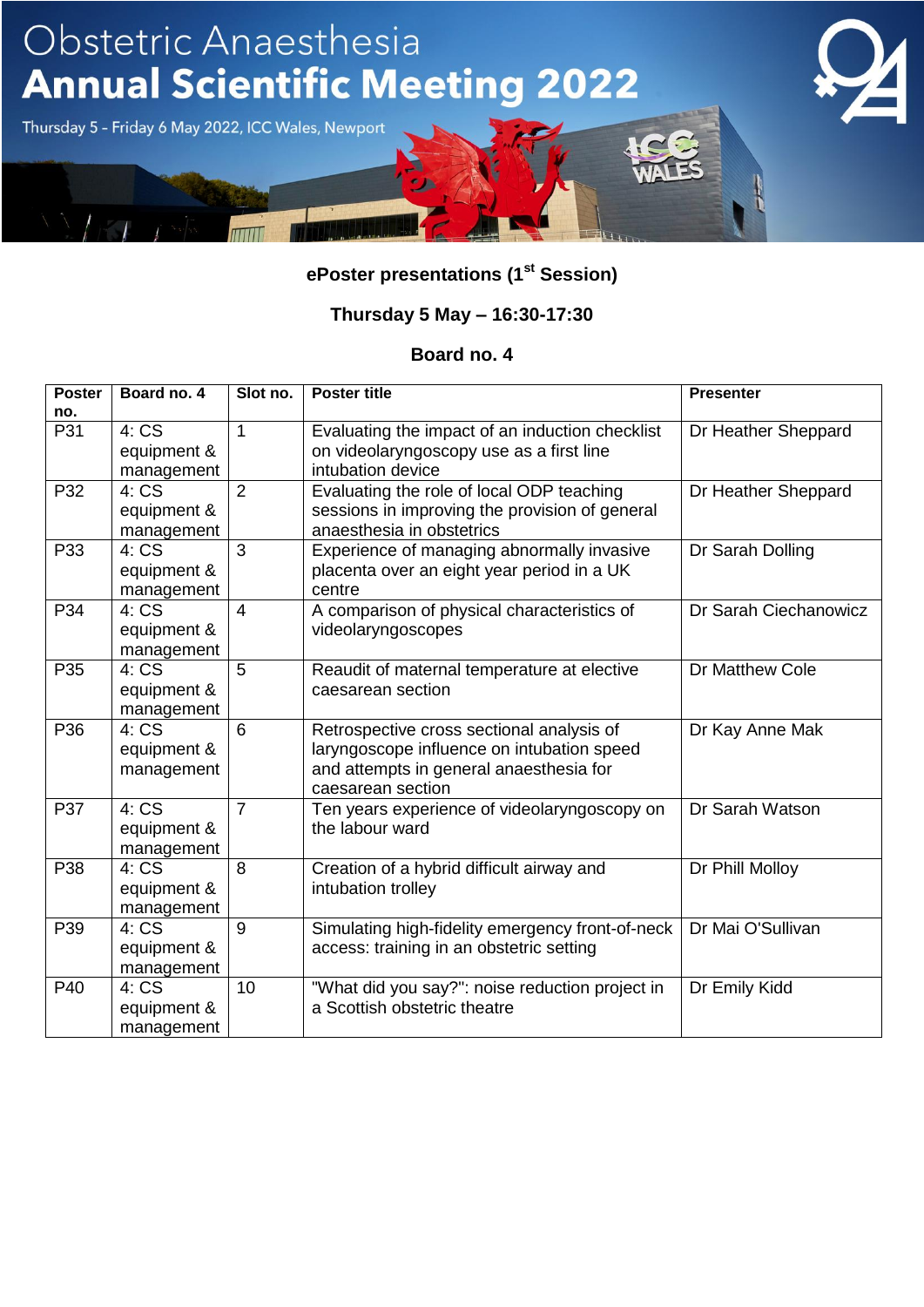

### **Thursday 5 May – 16:30-17:30**

| <b>Poster</b>   | Board no. 5                           | Slot no.       | <b>Poster title</b>                                                                                                                                           | <b>Presenter</b>    |
|-----------------|---------------------------------------|----------------|---------------------------------------------------------------------------------------------------------------------------------------------------------------|---------------------|
| no.             |                                       |                |                                                                                                                                                               |                     |
| P42             | 5: CS<br>technique &<br>complications | 1              | Unsuccessful conversion of epidural analgesia<br>to epidural anaesthesia in obstetric patients                                                                | Dr Andrew Harper    |
| P43             | 5: CS<br>technique &<br>complications | $\overline{2}$ | Time to update the guidance? Motor block may<br>be an unreliable sign of effective epidural top-<br>up for caesarean section                                  | Dr Lucy Powell      |
| P44             | 5:CS<br>technique &<br>complications  | 3              | Forty years later: a comparison of changes in<br>obstetric theatre case load at a single centre                                                               | Dr Reena Ellis      |
| P45             | 5: CS<br>technique &<br>complications | $\overline{4}$ | Retrospective review of perioperative<br>analgesia for caesarean section comparing<br>intrathecal morphine with combined intrathecal<br>morphine and fentanyl | Dr Vidushi Pradhan  |
| P46             | 5: CS<br>technique &<br>complications | 5              | The effect of standardisation of trans-layer<br>infiltration technique on patient satisfaction and<br>pain scores following caesarean section                 | Dr Shalini Sundaram |
| P48             | 5: CS<br>technique &<br>complications | 6              | The impact of pain after caesarean section and<br>the potential benefit of being a doctor-patient<br>confers on the patient experience                        | Dr Tracey Christmas |
| P49             | 5: CS<br>technique &<br>complications | $\overline{7}$ | Post-operative caesarean section pain and<br>analgesia following neuraxial anaesthesia                                                                        | Dr Hamish McKay     |
| P <sub>50</sub> | 5: CS<br>technique &<br>complications | 8              | Pre-diluted phenylephrine in obstetrics                                                                                                                       | Dr Mina Zikry       |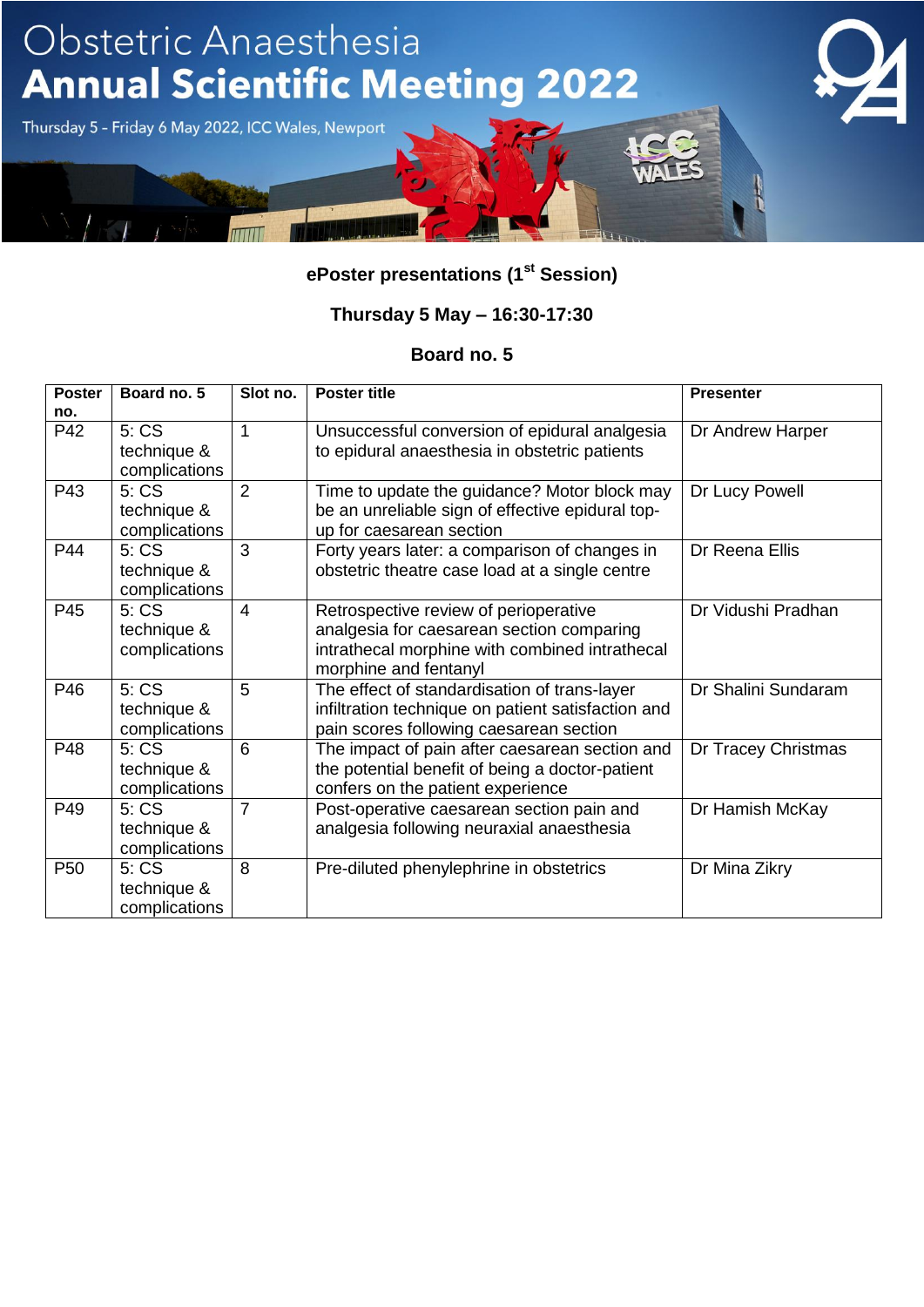

### **Thursday 5 May – 16:30-17:30**

| <b>Poster</b>   | Board no. 6    | Slot no.       | <b>Poster title</b>                               | <b>Presenter</b>         |
|-----------------|----------------|----------------|---------------------------------------------------|--------------------------|
| no.             |                |                |                                                   |                          |
| P <sub>51</sub> | 6: Service &   | 1              | Obstetric anaesthetics database, dashboard        | Dr Christopher Whitfield |
|                 | Sustainability |                | and information dissemination                     |                          |
| P <sub>52</sub> | 6: Service &   | $\overline{2}$ | Quantifying the carbon footprint of labour        | Dr Charlotte Oliver      |
|                 | Sustainability |                | analgesia in our unit: a service evaluation       |                          |
| P <sub>53</sub> | 6: Service &   | 3              | Elective caesarean section risk scoring at        | Dr Amy Cardwell          |
|                 | Sustainability |                | booking - is there a correlation with theatre     |                          |
|                 |                |                | time?.                                            |                          |
| P <sub>54</sub> | 6: Service &   | 4              | Precision of diagnostic terminology in Placenta   | Dr Malcolm Broom         |
|                 | Sustainability |                | Accreta Spectrum: a scoping review                |                          |
| P <sub>55</sub> | 6: Service &   | 5              | An evaluation of the perimortem caesarean         | Dr Rosanna Seatter       |
|                 | Sustainability |                | section pathway at Forth Valley Royal Hospital.   |                          |
| P <sub>56</sub> | 6: Service &   | 6              | Tea trolley teaching' on practical skills for     | Dr Ciara Crail           |
|                 | Sustainability |                | midwifery staff                                   |                          |
| <b>P57</b>      | 6: Service &   | $\overline{7}$ | No Accident: psychological safety and civility in | Dr Gemma                 |
|                 | Sustainability |                | a south west maternity unit                       | Crossingham              |
| P <sub>59</sub> | 6: Service &   | 8              | A survey investigating the awareness of           | Dr Matthew Sherwin       |
|                 | Sustainability |                | maternity staff to the environmental impact of    |                          |
|                 |                |                | Entonox                                           |                          |
| P60             | 6: Service &   | 9              | The environmental impact of labour analgesia -    | Dr Jack Galsworthy       |
|                 | Sustainability |                | what do patients think?                           |                          |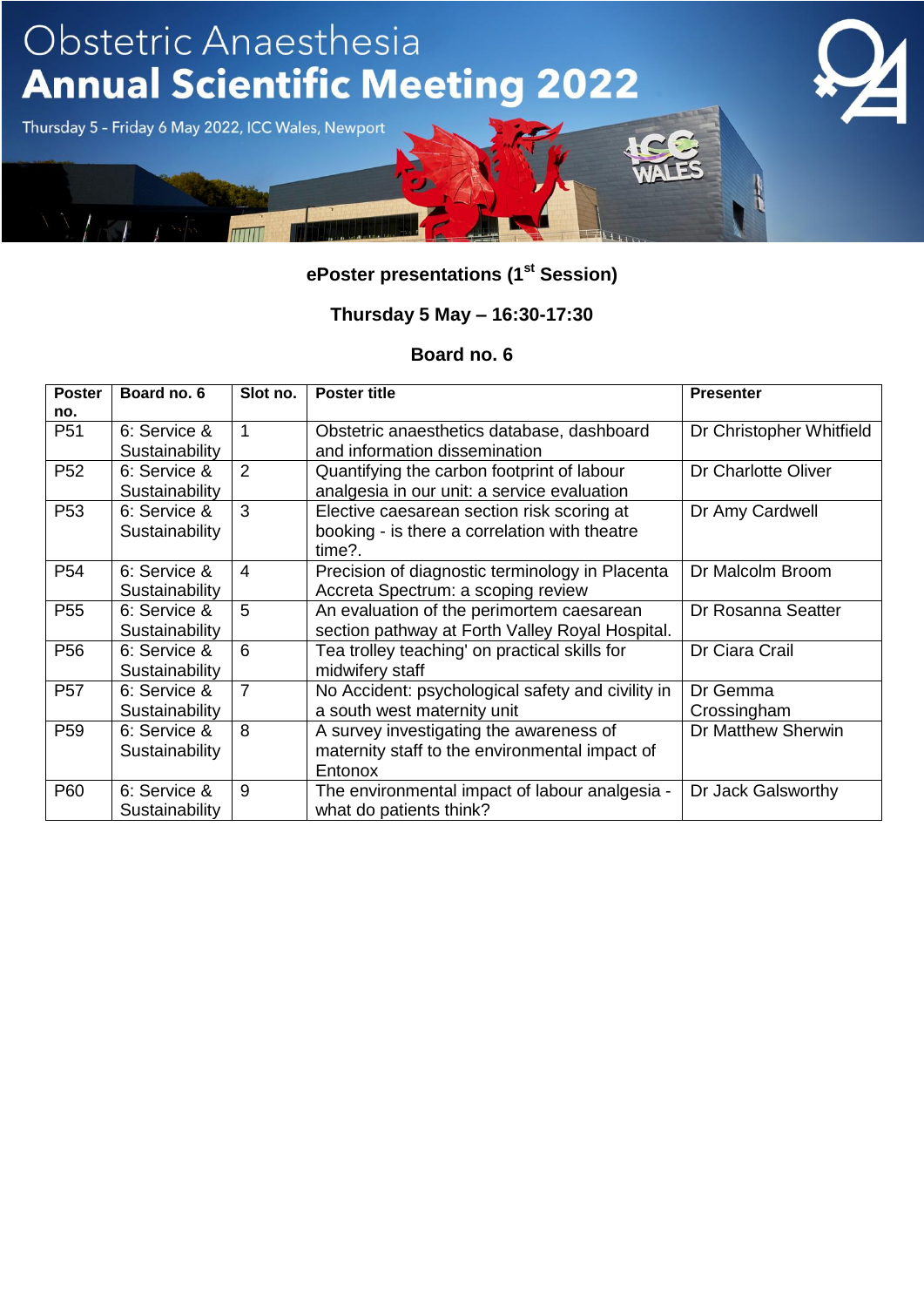

### **Thursday 5 May – 16:30-17:30**

| <b>Poster</b> | Board no. 7                   | Slot no.       | <b>Poster title</b>                                                                                                                                 | <b>Presenter</b>      |
|---------------|-------------------------------|----------------|-----------------------------------------------------------------------------------------------------------------------------------------------------|-----------------------|
| no.           |                               |                |                                                                                                                                                     |                       |
| P61           | 7: Postnatal<br><b>Issues</b> | $\mathbf{1}$   | Women's experience of information regarding<br>analgesia and anaesthesia prior to and during<br>delivery                                            | Dr Sarah Hudson       |
| P62           | 7: Postnatal<br><b>Issues</b> | $\overline{2}$ | Validating the accuracy of automated data<br>extraction for an obstetric anaesthetic dataset:<br>a single centre quality improvement project        | Dr Aoife Kelly        |
| P63           | 7: Postnatal<br><b>Issues</b> | 3              | A multicentre evaluation of quality of recovery<br>following caesarean delivery                                                                     | Dr James O'Carroll    |
| P64           | 7: Postnatal<br><b>Issues</b> | $\overline{4}$ | Implementation of an electronic patient<br>reported outcome measures system and its<br>effect on obstetric anaesthesia follow-up rates              | Dr Claire-Marie Agius |
| P65           | 7: Postnatal<br><b>Issues</b> | 5              | Introduction of a quality metric 'obstetric<br>dashboard' at a tertiary centre to continuously<br>measure neuraxial complications on labour<br>ward | Dr Sarah Ciechanowicz |
| P66           | 7: Postnatal<br><b>Issues</b> | 6              | Improving review and follow-up of post-dural<br>puncture headaches at Nottingham University<br><b>Hospitals</b>                                     | Dr Hannah Dudhill     |
| P67           | 7: Postnatal<br><b>Issues</b> | $\overline{7}$ | Obstetric services during the Covid-19<br>pandemic: a national survey of standards of<br>care                                                       | Dr James O'Carroll    |
| P68           | 7: Postnatal<br><b>Issues</b> | 8              | An audit of compliance with post-dural<br>puncture headache guidelines of Obstetric<br>Anaesthetists' Association on patient follow-up              | Dr Ankita Miglani     |
| P69           | 7: Postnatal<br><b>Issues</b> | 9              | Peripartum hyponatraemia audit in labour ward                                                                                                       | Dr Ahmed Elfaioumy    |
| P70           | 7: Postnatal<br><b>Issues</b> | 10             | A systematic review of patient-reported<br>outcome measures to assess postpartum<br>fatigue using COSMIN guidelines                                 | Dr Sarah Ciechanowicz |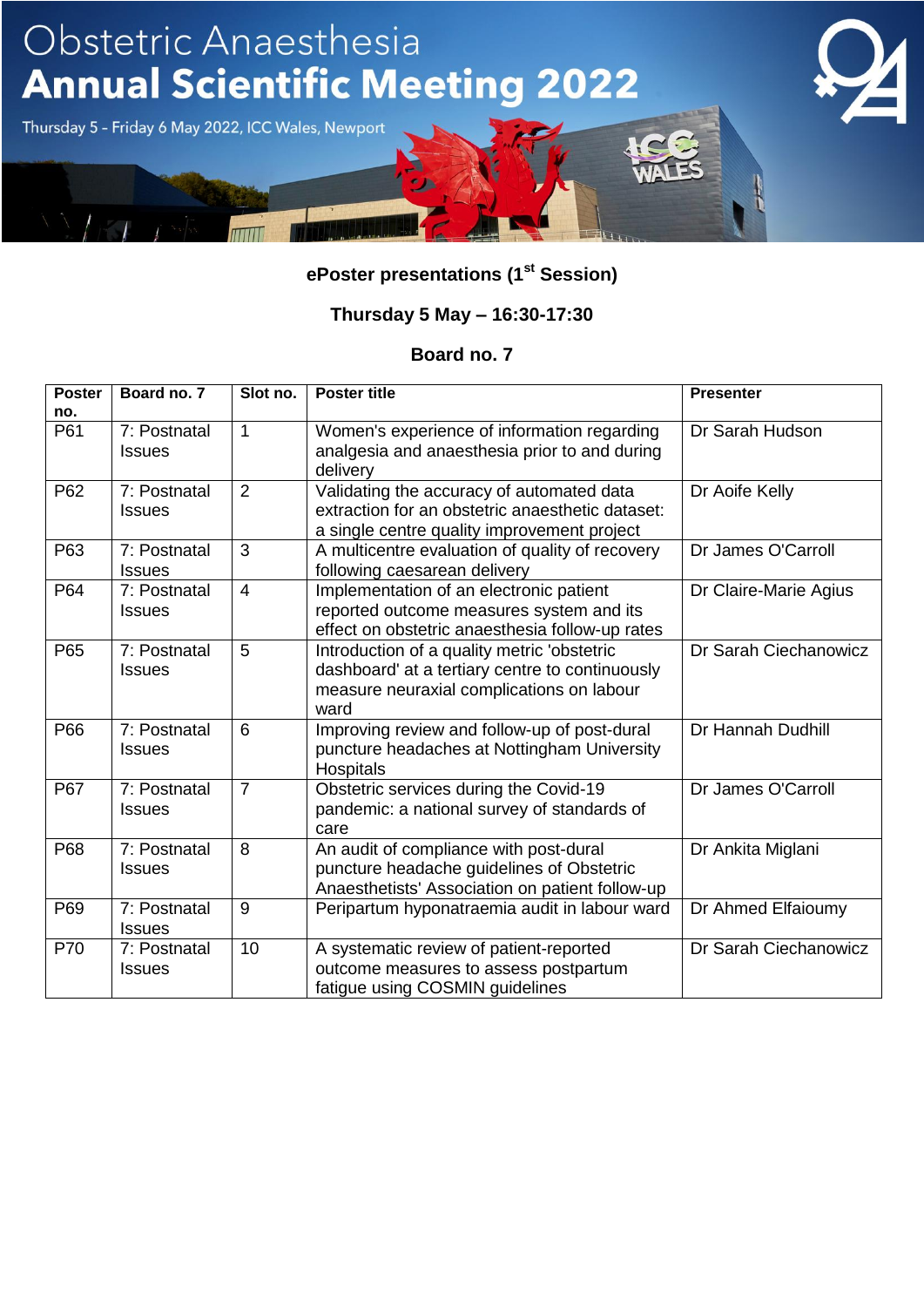

#### **Thursday 5 May – 16:30-17:30**

| <b>Poster</b> | Board no. 8 | Slot no.       | <b>Poster title</b>                            | <b>Presenter</b>           |
|---------------|-------------|----------------|------------------------------------------------|----------------------------|
| no.           |             |                |                                                |                            |
| P71           | 8: Cases 1  | $\mathbf{1}$   | Gas induction for a severe needle-phobic       | Dr Nicola Raeside          |
|               |             |                | parturient: are the risks truly understood?    |                            |
| P72           | 8: Cases 1  | $\overline{2}$ | Accidental oral administration of Monsel's     | Dr Thomas Markey           |
|               |             |                | solution during caesarean delivery             |                            |
| P73           | 8: Cases 1  | 3              | Hamman's syndrome-diagnosing an                | Dr Emma Bhatti             |
|               |             |                | uncommon complication during labour            |                            |
| P74           | 8: Cases 1  | $\overline{4}$ | The use of ROTEM to facilitate regional        | <b>Dr Gurkirat Panesar</b> |
|               |             |                | anaesthesia in a parturient with Factor XI     |                            |
|               |             |                | deficiency                                     |                            |
| P75           | 8: Cases 1  | 5              | Management of pregnancy and delivery of a      | Dr Nirmal Sheshagiri       |
|               |             |                | parturient with coronary artery disease and    |                            |
|               |             |                | drug eluting stents.                           |                            |
| P76           | 8: Cases 1  | 6              | Facilitating emergency caesarean delivery      | Dr Hamish McKay            |
|               |             |                | using continuous positive airway pressure in a |                            |
|               |             |                | Covid-19 positive patient                      |                            |
| <b>P77</b>    | 8: Cases 1  | $\overline{7}$ | A case report of PVL staphylococcus aureus     | Dr Rachel Scale            |
|               |             |                | causing necrotising fasciitis post caesarean   |                            |
|               |             |                | section - beware atypical septic markers       |                            |
| P78           | 8: Cases 1  | 8              | Use of high-flow nasal oxygen to facilitate    | Dr Helen Marshall          |
|               |             |                | optimal surgical conditions in the management  |                            |
|               |             |                | of idiopathic subglottic stenosis during third |                            |
|               |             |                | trimester                                      |                            |
| P79           | 8: Cases 1  | 9              | Cauda equina syndrome following vaginal        | <b>Dr Charles Prior</b>    |
|               |             |                | delivery with labour epidural analgesia        |                            |
| P80           | 8: Cases 1  | 10             | Use of vaginal cell salvage in an unusual case | Dr Andrew Moore            |
|               |             |                | of abnormally invasive placenta                |                            |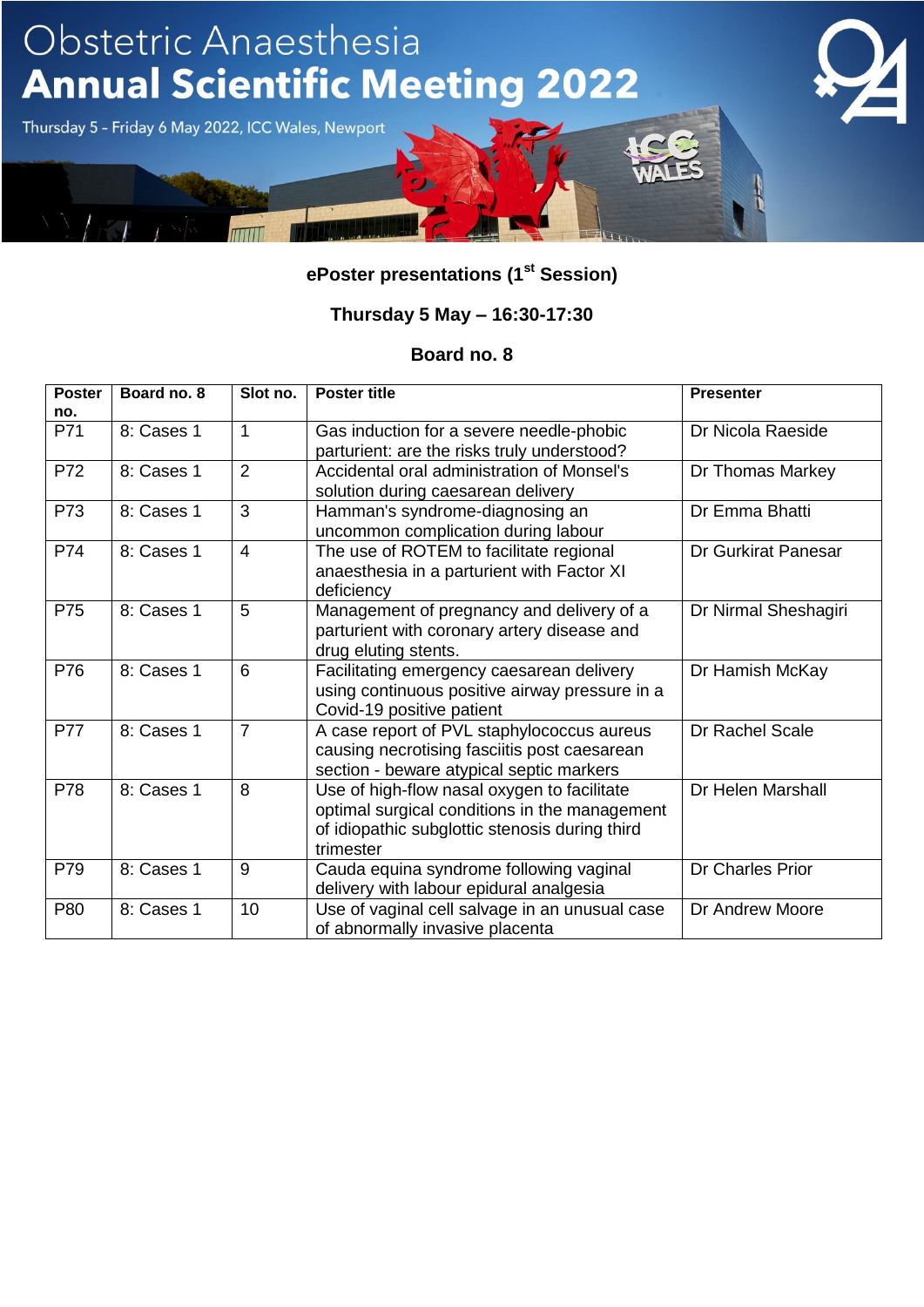

### **Thursday 5 May – 16:30-17:30**

| <b>Poster</b> | Board no. 9 | Slot no.       | <b>Poster title</b>                                                                                                                   | <b>Presenter</b>     |
|---------------|-------------|----------------|---------------------------------------------------------------------------------------------------------------------------------------|----------------------|
| no.           |             |                |                                                                                                                                       |                      |
| P81           | 9: Cases 2  |                | Anaesthetic challenges of decompensated<br>cirrhosis & COVID in emergency caesarean<br>section                                        | Dr Sally Harrison    |
| P82           | 9: Cases 2  | 2              | Two cases of severe peripartum coagulopathy<br>in women with mild Covid-19 infection.                                                 | Dr Eleanor Tanqueray |
| P83           | 9: Cases 2  | 3              | COL4A1 mutation - the new kid on the block                                                                                            | Dr Huw Griffiths     |
| P84           | 9: Cases 2  | $\overline{4}$ | Phaeochromocytoma: a rare cause of<br>hypertension in pregnancy                                                                       | Dr Thomas Smith      |
| P85           | 9: Cases 2  | 5              | Severe SARS-CoV-2 in pregnancy                                                                                                        | Dr Sarah Watson      |
| P86           | 9: Cases 2  | 6              | Arachnoiditis following epidural blood patch                                                                                          | Dr Barbara Przybysz  |
| P87           | 9: Cases 2  | 7              | Anaesthetic management for elective<br>caesarean section in a complex congenitally<br>corrected transposition of great arteries.      | Dr Matt Bigwood      |
| P88           | 9: Cases 2  | 8              | Acute presentation of Medium-Chain Acyl-<br>Coenzyme A Dehydrogenase deficiency in<br>third trimester with multiple organ dysfunction | Dr Jennifer Westwood |
| P89           | 9: Cases 2  | 9              | Management of refractory thrombotic<br>thrombocytopenic purpura presenting in the<br>pregnancy: a case report                         | Dr Kathryn Harper    |
| P90           | 9: Cases 2  | 10             | Idiopathic transverse myelitis - an anaesthetic<br>conundrum on labour ward                                                           | Dr Huw Griffiths     |